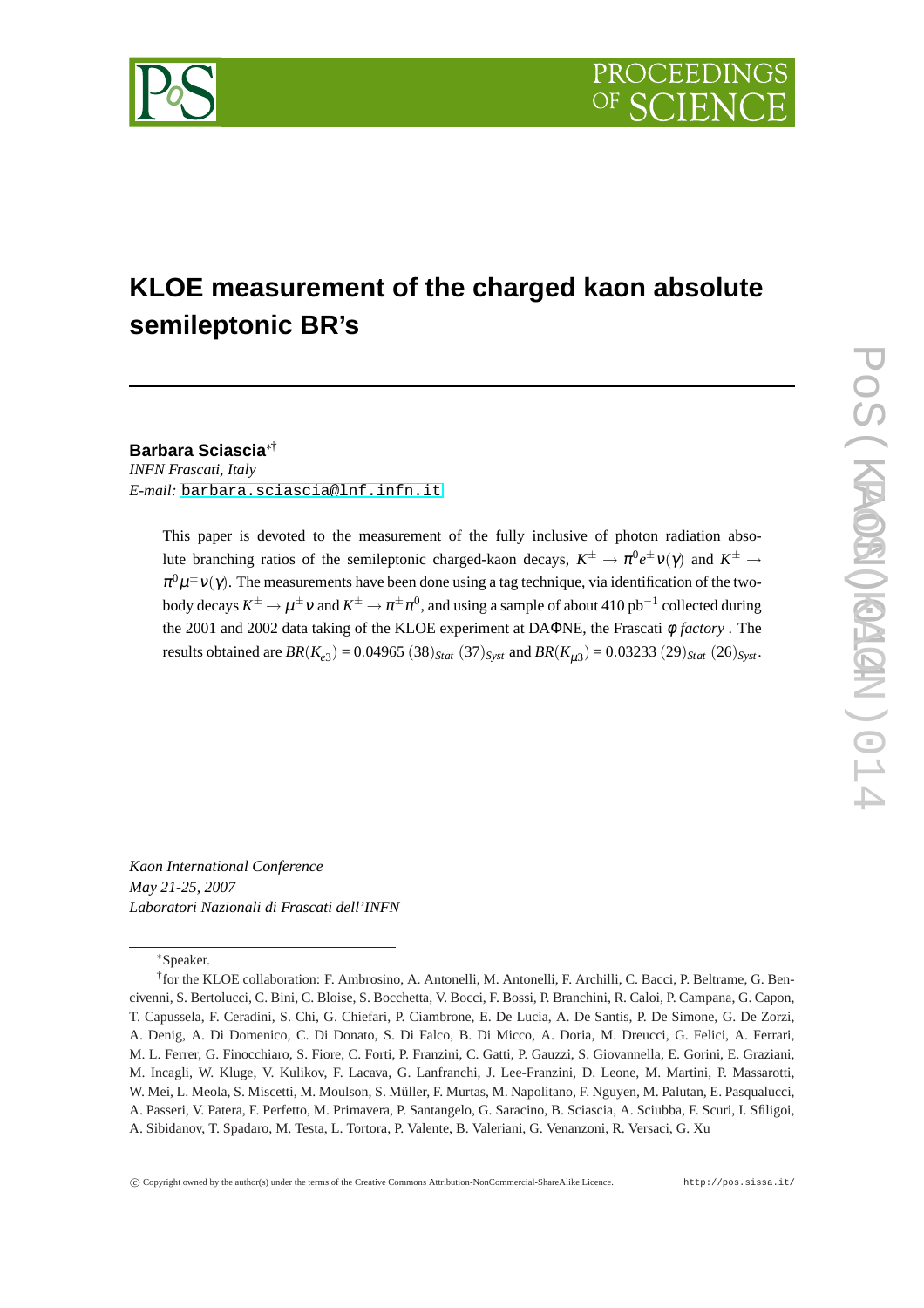The most precise test of unitarity of the CKM matrix comes from its first row:  $1 - \Delta \simeq |V_{ud}|^2 +$  $|V_{us}|^2$ . Using  $V_{ud}$  as extracted from nuclear beta decays, and  $V_{us}$  as extracted from semileptonic kaon decay width, a precision test on ∆ with e precision of few parts per mil can be performed. With the KLOE detector we can measure all experimental inputs to  $V_{\text{us}}$ : branching ratios, lifetimes, and form factors. Here we report about the measurement of the absolute branching ratios of the semileptonic charged-kaon decays,  $K^\pm\to\pi^0e^\pm\nu(\gamma)$  ( $K^\pm_{e3}$ ) and  $K^\pm\to\pi^0\mu^\pm\nu(\gamma)$  ( $K^\pm_{\mu3}$ ), using a sample of about 410 pb−<sup>1</sup> collected during the 2001 and 2002 data taking.

The first section (1) brefly describes the accelerator DAΦNE and the KLOE detector. The measurements have been done using a tag technique presented in section 2. The following two sections are dedicated to the selection of the tag samples [\(3\)](#page-2-0) and the signal sample [\(4\)](#page-3-0) respectively. MC efficiency has to be corrected using suitable Data and MC control samples, as described in section [5.](#page-3-0) The results are summarized in section [6,](#page-4-0) while the last section [\(7\)](#page-6-0) contains information about the  $V_{us}$  extraction and the lepton flavour violation test, using all the  $K_{13}$  KLOE results.

# **1. DA**Φ**NE and KLOE**

In the DAΦNE  $e^+e^-$  collider, beams collide at a center-of-mass energy  $W \sim M(\phi)$ . Since 2001, KLOE has collected an integrated luminosity of  $\sim$ 2.5 fb<sup>-1</sup>. Results presented below are based on 2001-02 data for  $\sim$ 410 pb<sup>-1</sup>. The KLOE detector consists of a large cylindrical drift chamber surrounded by a lead/scintillating-fiber electromagnetic calorimeter. A superconducting coil around the calorimeter provides a 0.52 T field. The drift chamber [\[1\]](#page-7-0) is 4 m in diameter and 3.3 m long. The momentum resolution is  $\sigma(p_T)/p_T \sim 0.4\%$ . Two track vertices are reconstructed with a spatial resolution of  $\sim$  3 mm. The calorimeter [\[2\]](#page-7-0) composed of a barrel and two endcaps, covers 98% of the solid angle. Energy and time resolution are  $\sigma(E)/E = 5.7\% / \sqrt{E(\text{GeV})}$  and  $\sigma(t) = 57 \text{ ps}/\sqrt{E(\text{GeV})} \oplus 100 \text{ ps}$ . The KLOE trigger [\[3\]](#page-7-0) uses calorimeter and drift chamber information. For the present analysis only the calorimeter signals are used. Two energy deposits above threshold,  $E > 50$  MeV for the barrel and  $E > 150$  MeV for the endcaps, are required.

### **2. Method of measurement**

The  $\phi$  meson decays mainly into kaons: 49% to  $K^+K^-$  and 34% to  $K_L$ - $K_S$  pairs. The identification of the  $K^+$  automatically tags the presence of a  $K^-$ ; the same holds with reversed charges. In KLOE  $K^{\pm}$  decays are tagged efficiently by the identification of a two body decay of one of the kaons. Both  $K^\pm\to\mu^\pm\nu$  ( $K^\pm_{\mu2}$ ) and  $K^\pm\to\pi^\pm\pi^0$  ( $K^\pm_{\pi2}$ ) decays have been used for the measurements presented in this paper.

The use of a tagging technique gives the possibility to perform absolute branching ratio measurements. The branching ratio of the signal decay can be extracted from:

$$
BR(Sig) = \frac{N_{Sig}}{N_{Tag} \varepsilon_{FV} \varepsilon_{Sig}} \frac{\sum_i BR(i) \varepsilon_{Tag}(i)}{\varepsilon_{Tag}(Sig)},
$$

where  $\varepsilon_{FV}$  is the geometrical acceptance of the fiducial volume, and  $\varepsilon_{Sig}$  is the signal reconstruction and selection efficiency.  $\varepsilon_{Sig}$  is measured directly using the MC, and corrected for the different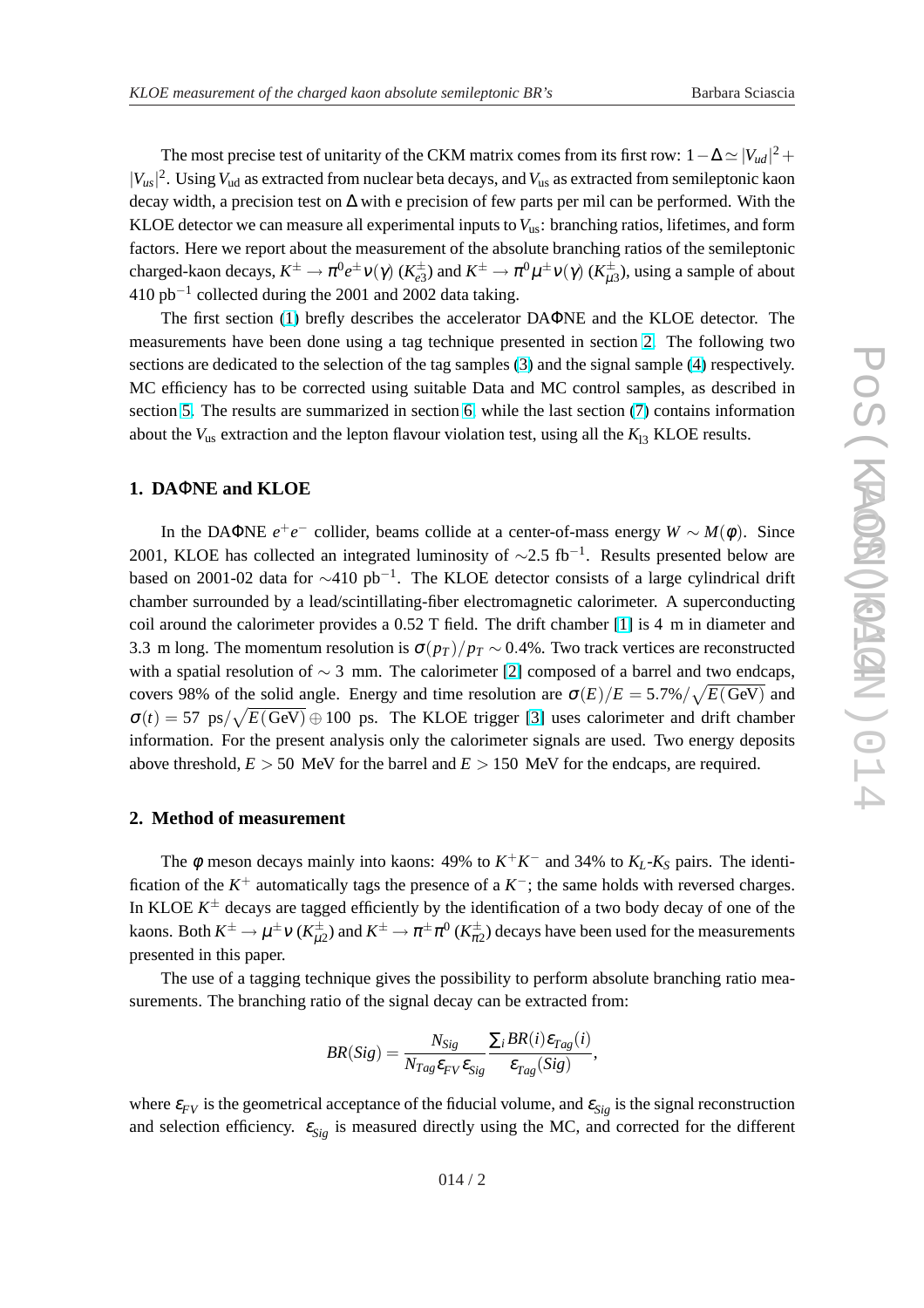<span id="page-2-0"></span>behaviors for Data and MC of quantities involved in the measurement like the tracking efficiency or the single photon efficiency.

In principle, the capability of selecting a tag kaon does not depend on the decay mode of the other kaon. In fact the geometrical superimposition of the "tag" and "signal" part of the  $K^+K^$ event, and the fact that the trigger and the background rejection and tracking procedures look at the event globally, make the separation in two distinct hemispheres arbitrary. In short, the  $K^{\pm}$  tagging efficiency is not independent of the  $K^{\pm}$  decay mode, and the tag bias has to be therefore carefully studied. The factor

$$
\frac{\sum_{i} BR(i) \varepsilon_{Tag}(i)}{\varepsilon_{Tag}(Sig)},
$$

should be equal to 1, if for each decay mode, *i*, the efficiency  $\varepsilon(i)$  is the same. The above quantity is referred to as the tag bias and can be measured only using MC. The correction due to the different behaviors for Data and MC of specific processes or sub-detectors has been measured in suitable dowscaled event samples.

### **3. Tag selection**

The measurement of the branching ratios for the  $K^{\pm}$  semileptonic decays is performed using four data samples defined by different decay modes for the tagging kaon:  $K_{\mu2}^+$ ,  $K_{\pi2}^+$ ,  $K_{\mu2}^-$ , and  $K_{\pi2}^-$ . This redundancy allows the systematic effects due to the tag selection to be kept under control.

Tagging kaons are identified as tracks with momentum  $70 < p_K < 130$  MeV, originating from the  $e^+e^-$  collision point (I.P.). The kaon decay vertex must be within a fiducial volume (FV) defined as a cylinder of radius  $40 < r < 150$  cm, and height  $|z| < 130$  cm, centered at the I.P., coaxial with the beams. The decay track, extrapolated to the calorimeter, must point to an appropriate energy deposit.  $K^{\pm}_{\mu 2}$  ( $K^{\pm}_{\pi 2}$ ) decays are selected by applying a 3 $\sigma$  cuts around the muon (pion) momentum calculated in the kaon rest frame, according to the proper mass hypothesis. For the  $K^{\pm}_{\pi 2}$ tag, identification of the  $\pi^0$  from the vertex is also required. Finally, to reduce the dependency of the tag selection efficiency on the decay mode of the signal kaon, the energy deposits associated to the tagging decay, are required to satisfy the calorimeter trigger. In the analyzed data set about 60 million tag decays were identified and divided into the four tag samples.

The value of the tag bias, which accounts for the capability to separate each event into a "tag" and a "signal" part, is shown in table 1 separately per tag and per signal modes. This correction ranges from about -3% to +4% following the tag sample used.

|  | $K_{\pi}$                                                                      |  |  |
|--|--------------------------------------------------------------------------------|--|--|
|  | $K_{\rho}$   0.9694(11)(49)   1.0137(34)(52)   0.9884(10)(47)   1.0328(23)(32) |  |  |
|  | $K_{\mu3}$   0.9756(13)(50)   1.0210(36)(52)   0.9963(10)(48)   1.0371(25)(32) |  |  |

**Table 1:** Tag bias per tag and per signal type, measured in MC and corrected for different Data-MC behavior Statistical and systematic errors are shown.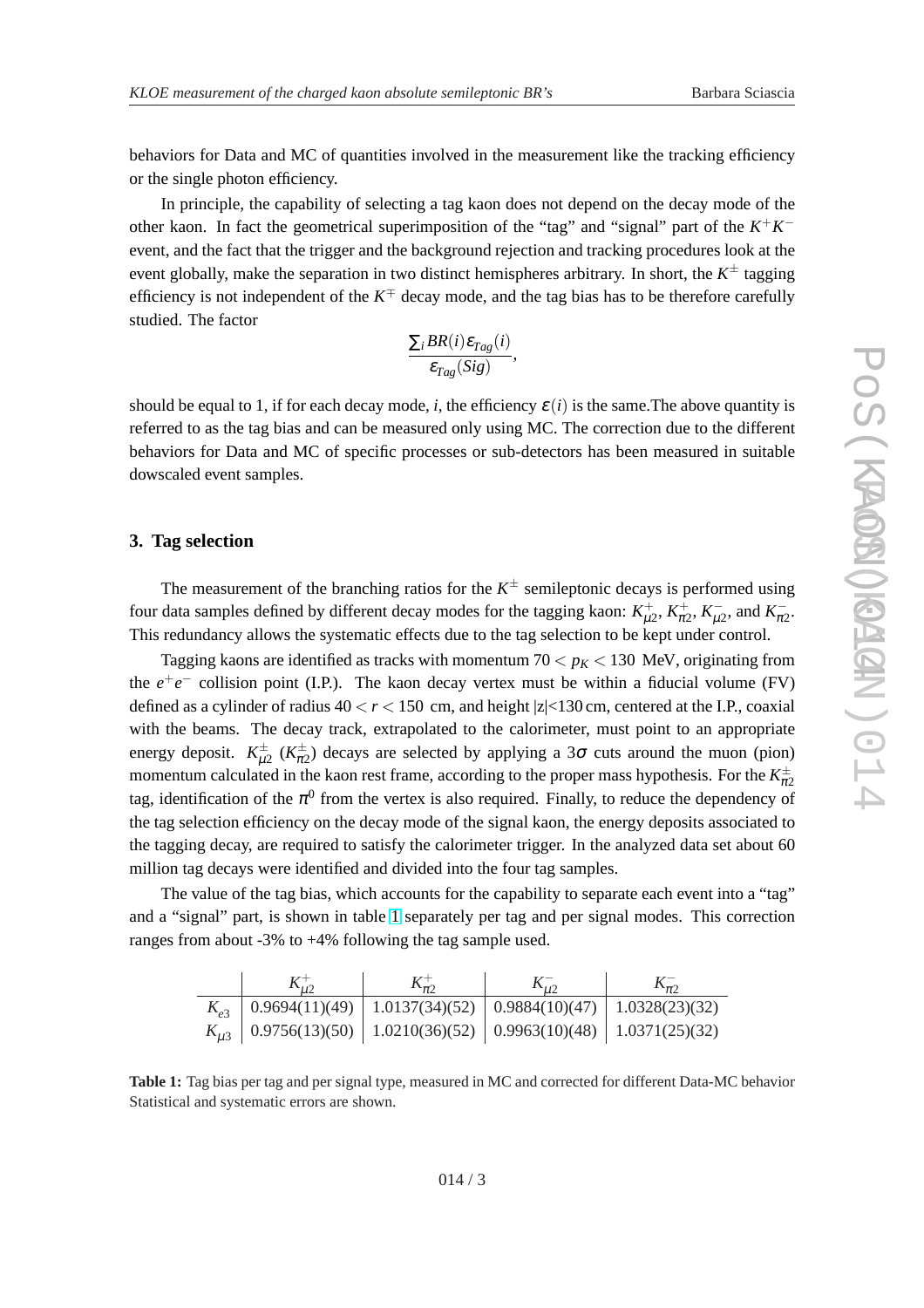# <span id="page-3-0"></span>**4. Selection of semileptonic** *K* <sup>±</sup> **decays**

The reconstruction of a one-prong kaon decay vertex (performed with the same requests used in the identification of the tag) is the first step of the selection followed by the identification of a  $\pi^0$  associated to the decay vertex using a time of flight technique. In doing this, for each cluster not associated to a track, the kaon decay time,  $t_i$ , is calculated using the cluster time,  $t_{\text{clu}}^i$ , and the distance,  $L_i$ , between the vertex and the cluster position:  $t_i = t_{\text{clu}}^i - L_i/c$ . This time should be the same for two photons coming from a  $\pi^0$  decay, and at least a pair of clusters has to satisfy the condition  $t_1 - t_2 < 3\sigma_t$  ( $\sigma_t = \sigma_{t,1} \oplus \sigma_{t,2}$ ). Using the energy and the position of the clusters of the selected pair, the γγ invariant mass is calculated and a 3 $\sigma$  cut ( $\sigma \sim 18$  MeV) is applied around the nominal  $\pi^0$  mass. This cut is intended to remove events with accidental coincidence of clusters due to machine background clusters entering the calorimeter.

To isolate the  $K_{e3}$  and  $K_{\mu 3}$  decays, the lepton is identified by a time of flight technique. This requires that the lepton track is extrapolated to the calorimeter and geometrically associated to a calorimeter cluster. Specifically, the kaon decay time estimated from the  $\pi^0$  photons  $(t_{\pi^0}^{decay})$  should be equal to the one estimated from the charged track ( $t_{lept}^{decay}$ ), if the correct mass has been assigned to it. The kaon decay time, estimated from  $\pi^0$  photons, is:  $t_{\pi^0}^{decay}$  $\frac{decav}{\pi^0} = t_i - L_i/c$ . For the lepton the proper track length and velocity are used:  $t_{lept}^{decay} = t_{lept} - \frac{L_{lept}}{p_{lept}c} \sqrt{p_{lept}^2 + m_{lept}^2}$ , where  $t_{lept}$  is the time of the  $\frac{d}{dt}$  decay  $\frac{1}{t}$   $\frac{L_{lept}}{dt}$   $\frac{L_{lept}}{dt}$ cluster associated to the secondary track, and *plept* and *Llept* are the momentum, measured in the laboratory rest frame, and the length of this track respectively. The lepton mass is then obtained, imposing *t decay*  $\frac{decay}{\pi^0} = t_{lept}^{decay}$ 

$$
m_{lept}^2 \ = \ p_{lept}^2 \cdot \left[ \frac{c^2}{L_{lept}^2} \left( t_{lept} - t_{\pi^0}^{decay} \right)^2 - 1 \right].
$$

To fight against the more abundant two body decays, the momentum of the secondary track is computed in the kaon rest frame, using the pion mass hypothesis. All events with  $p^*_{\pi}$  > 195 MeV are rejected. Only poorly reconstructed  $K_{\mu 2}$  and  $K_{\pi 2}$  kinks, or  $K_{\pi 2}$  events with an early  $\pi^{\pm}$  decay, survive this cut. These last events are rejected imposing to the lepton momentum  $(p^*_{\mu})$  calculated in the center of mass of the  $\pi^{\pm}$  (defined as missing momentum at the decay vertex,  $P_K - p_{\pi^0}$ ), the condition  $p^*_{\mu} > 60$  MeV. After all selection cuts, the contamination from non- $K_{13}$  events is less than ∼1.5% in each tag sample. To obtain the number of signal events, a constrained likelihood fit is applied to the  $m_{lept}^2$  data spectrum using a linear combination of  $K_{e3}$  and  $K_{\mu 3}$  shapes, and of the background contribution. MC shapes are corrected for Data/MC differences on the calorimeter timing. About 300 000  $K_{e3}$  and 160 000  $K_{\mu 3}$  have been found in the 2001-2002 data set.

In figure [1,](#page-4-0) the fit results of  $m_{lept}^2$  distribution for the  $K_{\pi^2}^+$  tag sample is shown. The  $K_{e3}$  signal component is evident as a narrow peak around zero, well separated from the background. The  $K_{\mu 3}$ signal is the peak around the  $m_\mu^2$  value. Other tag samples show the same behavior.

### **5. Efficiency evaluation**

The selection efficiency is measured on MC and corrected for relevant Data/MC differences, in particular the tracking efficiency and the calorimeter clustering efficiency, for both photons and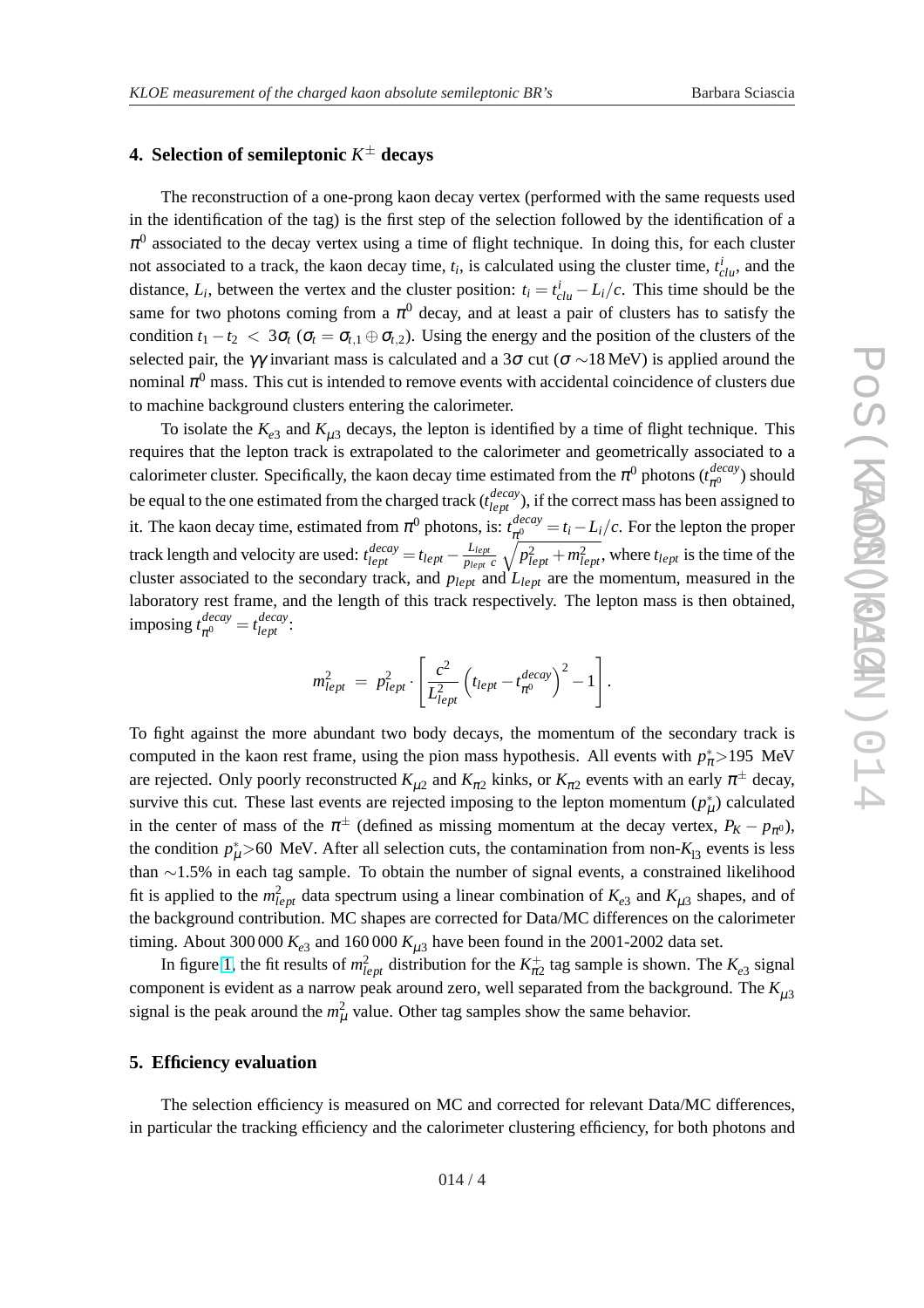<span id="page-4-0"></span>

**Figure 1:** Fit results of  $m_{lept}^2$  distribution for the  $K_{\pi^2}^+$  tag sample.

leptons. For each correction, a control sample has been selected in such a way that the efficiency can be measured as function of a suitable set of variables.

For the tracking, a kinematic fit applied to a  $K_{13}$  sample -statistically independent from the one used for the measurement- has been used to extract the tracking efficiency as a function of the kaon polar angle, the decay vertex position, and the lepton momentum. The photon cluster efficiency has been measured as a function of the photon energy using a sample of  $K_{\pi^2}^{\pm}$  decays. A  $K_{Le3}$  event sample has been used to obtain the electron cluster efficiency as a function of the lepton momentum and the incidence angle on the EMC. Finally the muon cluster efficiency has been extracted, as a function of the same variables of the electron, using a combined sample of  $K_{L\mu 3}$ ,  $K_{\pi 2}^{\pm}$  (with a well reconstructed  $\pi \rightarrow \mu$  kink), and  $K^{\pm}_{\mu 2}$  events.

All the data/MC corrections are stable with respect to the variation of the cuts applied in selecting the control samples.

### **6. Results**

For all the relevant analysis aspects, the systematic errors have been carefully evaluated for each tag sample and for each decay, taking correlations into account. All contributions to the final error, both statistical and systematic, are summarized in table [2](#page-5-0) for both  $K_{e3}$  and  $K_{\mu 3}$  measurements. The final errors are dominated by the statistical error of the efficiency corrections: the tracking is the dominant contribution for the  $K_{e3}$  measurement, while for  $K_{\mu 3}$ , tracking and muon cluster corrections are at the same level. Final fractional accuracy ranges, depending on the tag sample, from 1.5% to 2.1% for the  $K_{e3}$ , and from 1.5% to 2.7% for the  $K_{\mu 3}$  measurements.

The  $\chi^2$  for the 4 independent-tag measurements is 1.62/3, with a probability of about 65% for the  $K_{e3}$ , and 1.07/3, with a probability of about 78% for the  $K_{\mu 3}$  decays. The averages of the four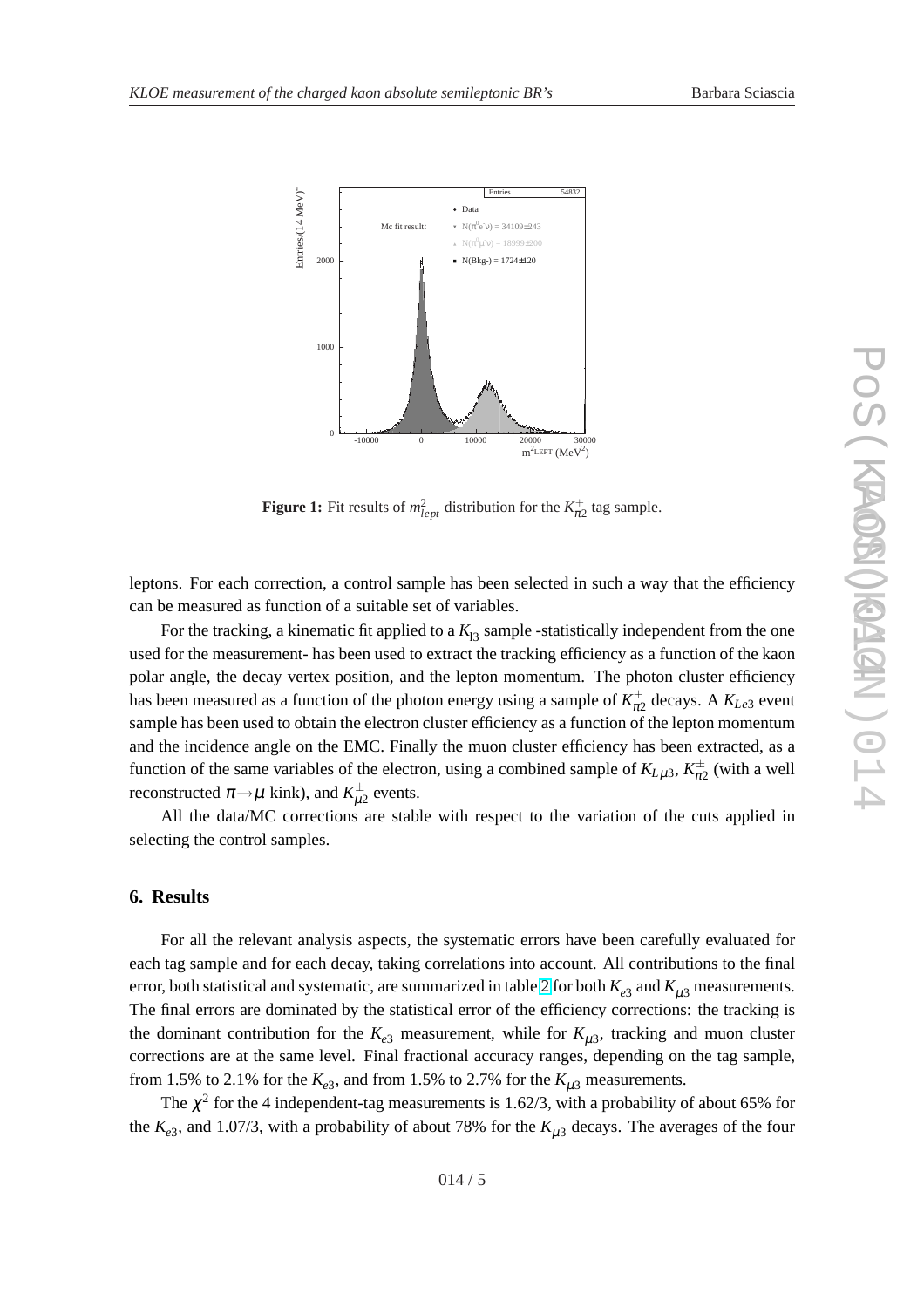<span id="page-5-0"></span>

|                                    | $K_{e3}$                              |              |              |              | $K_{\mu \underline{3}}$ |              |                           |             |  |  |
|------------------------------------|---------------------------------------|--------------|--------------|--------------|-------------------------|--------------|---------------------------|-------------|--|--|
| Source                             | $K_{\mu2}^+$                          | $K_{\pi2}^+$ | $K_{\mu2}^-$ | $K_{\pi2}^-$ | $K_{\mu2}^+$            | $K_{\pi2}^+$ | $K_{\underline{\mu_2}}^-$ | $K_{\pi}^-$ |  |  |
|                                    | Statistical (%)                       |              |              |              |                         |              |                           |             |  |  |
| Tag bias (TB)                      | 0.07                                  | 0.14         | 0.08         | 0.14         | 0.09                    | 0.18         | 0.09                      | 0.17        |  |  |
| Cosmic veto corr. to TB            | 0.00                                  | 0.01         | 0.01         | 0.01         | 0.01                    | 0.01         | 0.01                      | 0.01        |  |  |
| Machine Bkg corr. to TB            | 0.09                                  | 0.31         | 0.05         | 0.17         | 0.09                    | 0.31         | 0.05                      | 0.17        |  |  |
| Nuclear int. corr.                 | 0.32                                  | 0.57         |              |              | 0.32                    | 0.57         |                           |             |  |  |
| Fit counting                       | 0.40                                  | 0.71         | 0.40         | 0.72         | 0.61                    | 1.05         | 0.60                      | 1.08        |  |  |
| $\varepsilon$ correction           | 1.17                                  | 1.67         | 1.24         | 1.78         | 1.61                    | 2.25         | 1.12                      | 2.27        |  |  |
|                                    | Systematics: signal (%)               |              |              |              |                         |              |                           |             |  |  |
| $\epsilon$ corr. (TRK)             | 0.54                                  | 0.54         | 0.53         | 0.53         | 0.44                    | 0.43         | 0.43                      | 0.43        |  |  |
| $\varepsilon$ corr. (lepton clus.) | 0.00                                  | 0.00         | 0.00         | 0.00         | 0.14                    | 0.14         | 0.14                      | 0.14        |  |  |
| $\varepsilon$ corr. $(\pi^0)$      | 0.24                                  | 0.25         | 0.24         | 0.24         | 0.21                    | 0.21         | 0.21                      | 0.21        |  |  |
| Fit                                | 0.13                                  | 0.19         | 0.35         | 0.15         | 0.03                    | 0.16         | 0.19                      | 0.06        |  |  |
| Selection cuts                     | 0.17                                  | 0.17         | 0.17         | 0.16         | 0.49                    | 0.49         | 0.49                      | 0.48        |  |  |
|                                    | Systematics: acceptance (%)           |              |              |              |                         |              |                           |             |  |  |
| Nuclear int. corr.                 | 0.18                                  | 0.39         |              |              | 0.18                    | 0.39         |                           |             |  |  |
| $\tau_+$                           | 0.09                                  | 0.09         | 0.09         | 0.09         | 0.09                    | 0.09         | 0.09                      | 0.09        |  |  |
|                                    | Systematics: tag bias corrections (%) |              |              |              |                         |              |                           |             |  |  |
| Machine Bkg                        | 0.36                                  | 0.06         | 0.37         | 0.05         | 0.36                    | 0.06         | 0.37                      | 0.05        |  |  |
| Cosmic veto                        | 0.04                                  | 0.02         | 0.03         | 0.04         | 0.04                    | 0.02         | 0.03                      | 0.04        |  |  |
| Nuclear int.                       | 0.09                                  | 0.13         |              |              | 0.09                    | 0.13         |                           |             |  |  |
|                                    | Total $(\% )$                         |              |              |              |                         |              |                           |             |  |  |
|                                    | 1.49                                  | 2.08         | 1.54         | 2.03         | 1.95                    | 2.71         | 1.52                      | 2.63        |  |  |

**Table 2:** Summary of all fractional contributions to the error on  $K_{e3}$  and  $K_{\mu 3}$  branching ratio measurements.

results are:

$$
BR(K^{-} \to \pi^{0} e^{-} \nu) = (4.946 \pm 0.053_{Stat} \pm 0.038_{Syst}) \times 10^{-2}
$$
  
\n
$$
BR(K^{+} \to \pi^{0} e^{+} \nu) = (4.985 \pm 0.054_{Stat} \pm 0.037_{Syst}) \times 10^{-2}
$$
  
\n
$$
BR(K \to \pi^{0} e \nu) = (4.965 \pm 0.038_{Stat} \pm 0.037_{Syst}) \times 10^{-2},
$$

for the  $K_{e3}$ , and

$$
BR(K^{-} \to \pi^{0} \mu^{-} \nu) = (3.219 \pm 0.047_{Stat} \pm 0.027_{Syst}) \times 10^{-2}
$$
  
\n
$$
BR(K^{+} \to \pi^{0} \mu^{+} \nu) = (3.241 \pm 0.037_{Stat} \pm 0.026_{Syst}) \times 10^{-2}
$$
  
\n
$$
BR(K \to \pi^{0} \mu \nu) = (3.233 \pm 0.029_{Stat} \pm 0.026_{Syst}) \times 10^{-2},
$$

for the  $K_{\mu 3}$ . The  $\chi^2$  between different charge measurements is 0.17/1, with a probability of about 68% for the  $K_{e3}$ , and 0.12/1, with a probability of about 73% for the  $K_{\mu 3}$  decays. Final BR results have a fractional accuracy of 1.1% for the  $K_{e3}$  and of 1.2% for the  $K_{\mu 3}$  decays.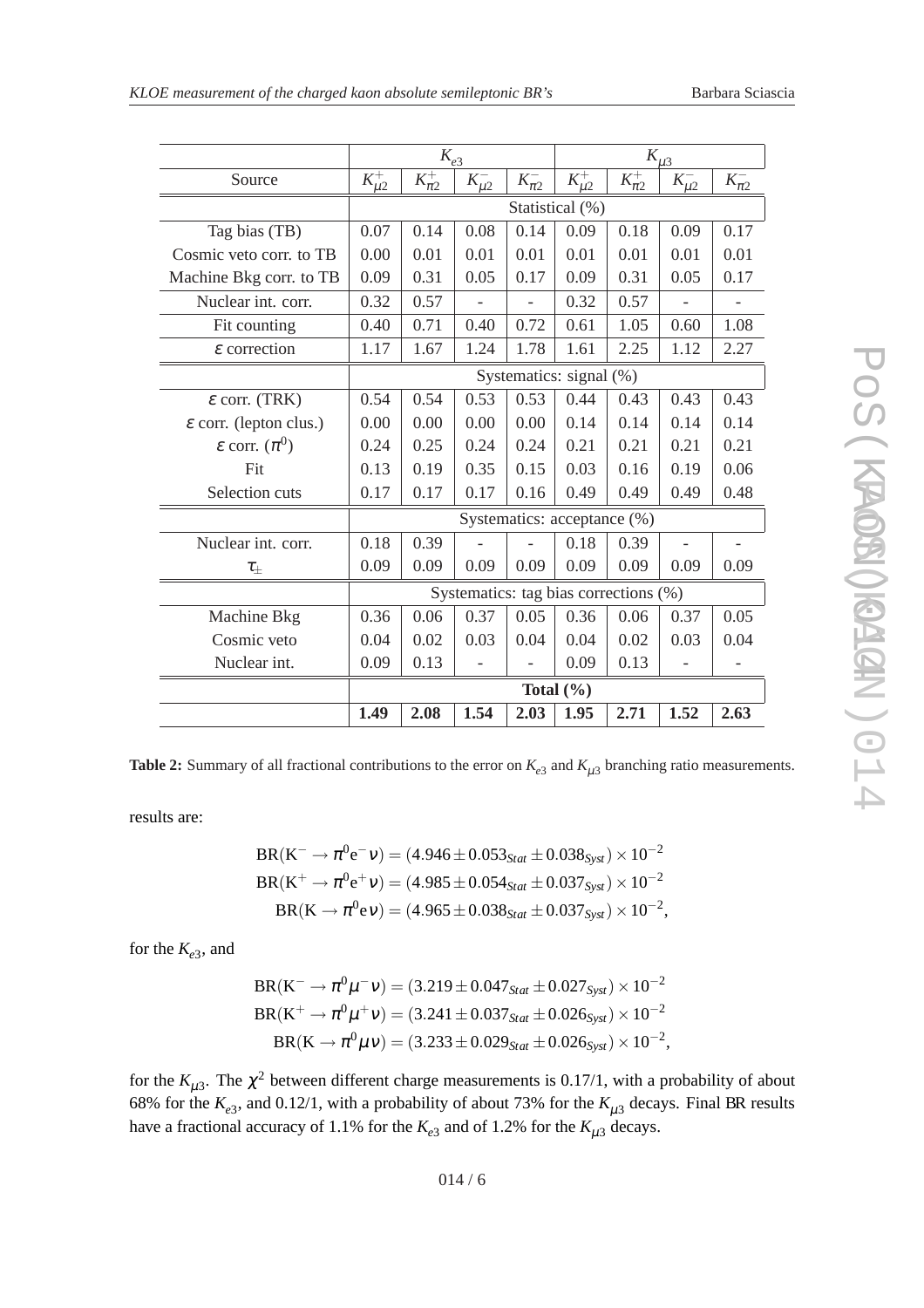<span id="page-6-0"></span>The  $\tau_K$  value affects the BR values via the geometrical acceptance evaluation. From suitable MC sample the BR dependency on the  $\tau_K$  has been estimated:  $BR(K_{13}, \tau) = BR(K_{13}, \tau^0) \cdot (1 - 0.45(\tau_K - 0.05))$  $\tau^{0}$ )/ $\tau^{0}$ ), with  $\tau^{0} = 12.36 \text{ ns, BR}(K_{e3}, \tau^{0}) = 4.968\%$ , and BR( $K_{\mu3}, \tau^{0}$ ) = 3.234%. The final results are evaluated using the PDG06 [\[5\]](#page-7-0) fit value  $\tau = 12.384(24)$  ns.

While the correlation between the  $K_{e3}$  and  $K_{\mu 3}$  signals induced by the fit procedure is low (about 1%), a correlation is caused by the corrections to the tag bias, which are equal for the two signals, by the same Data/MC corrections for the tracking and the clustering, and finally by the selection cuts. Excluding the error coming from  $\tau_K$  value, the complete information is contained in the error matrix:  $\overline{a}$ 

$$
\left(\begin{array}{c} 0.2780 & 0.1268 \\ 0.1268 & 0.1510 \end{array}\right) \times 10^{-6},
$$

from which a 62.74% of correlation between  $K_{e3}$  and  $K_{\mu 3}$  can be extracted.

For  $K_{\mu 3}$  only also the dependency on  $\lambda_0$  has to be considered. The final  $BR(K_{\mu 3})$  has been evaluated using  $\lambda_0 \sim 0.015$  and the relation  $BR(K_{\mu 3}) = 0.0327 - 0.0230 \lambda_0$ , obtained from a dedicated MC study. The limited knowledge of  $\lambda_0$  value gives a negligible contribution to the systematic error.

The BR are completely inclusive of the photon radiation. The radiated photon acceptance is determined with a generator that uses the soft-photon approximation to sum the amplitudes for real and virtual processes to all order of  $\alpha$  [\[6\]](#page-7-0).

The ratio  $R_{\mu e} = \Gamma(K_{\mu 3})/\Gamma(K_{e3})$  has been measured in the four tag samples used for the BR measurements. With respect to the BR,  $R_{\mu e}$  benefits of smaller tag bias corrections ranging from 0.4% to 0.8% depending on the tag sample. The correlation between  $K_{e3}$  and  $K_{\mu 3}$  coming from the fit procedure and from the efficiency corrections has been taken into account in calculating the error on  $R_{\mu e}$ . As in the BR determination, the errors are dominated by the statistics of the efficiency corrections. The average of the four tag sample measurements is  $R_{\mu e}^{KLOE} = 0.6511 \ (46)_{Stat} \ (73)_{Syst}$ . This measurement has a fractional error of about 1.3% and is in agreement within the errors with the theoretical prediction:  $R_{\mu e}^{SM} = (1 - \delta_K^{\mu})/(1 - \delta_K^e) \cdot (I_K^{\mu})/(I_K^e) = 0.6646(61)$ , where the integrals  $(I_K^e \text{ and } I_K^{\mu}$  and  $\delta_{SU(2)}$ ,  $\delta_{em}$  corrections are from [\[9\]](#page-8-0).

## **7.** *V*us **determination from KLOE results**

The BR's of the semileptonic  $K^{\pm}$  decays, together with the already published results for the semileptonic decays of the  $K_L$  [\[7\]](#page-7-0) and  $K_S$  [\[8\]](#page-8-0), allow five independent determinations of the observable  $|V_{us} f_+(0)|$ , as shown in Fig. [2.](#page-7-0) All inputs, but  $K_{13}$  branching ratios, needed to extract  $|V_{us} f_+(0)|$  are from [\[9\]](#page-8-0). The average of the five  $|V_{us} f_+(0)|$  values, taking correlations into account, gives  $|V_{us} f_+(0)| = 0.2154(5)$ , with  $\chi^2 = 4.37/4$ , and has a probability of ~36%. Using  $f_+(0)$ = 0.961(8) from [\[10\]](#page-8-0),  $V_{us}$  is 0.2241(19). This is compatibile with the Unitarity at 1.5  $\sigma$ , in fact using  $V_{ud}$ =0.97377(27) [\[11\]](#page-8-0),  $V_{ud}^2$ + $V_{us}^2$ -1 is equal to -0.0015(10).  $|V_{us}f_+(0)|$  can be evaluated also by charge state. Using  $K_{S,L}$  values we obtain 0.2155(6), while using  $K^{\pm}$  we obtain 0.2146(12). These two determination have a  $\chi^2$  of 0.48/1 with a probability of 49%. To compare  $|V_{us}f_+(0)|$  values evaluated by charge state,  $f_+(0)$  has to be corrected for the strong SU(2)-breaking. This correction enhances the *K* <sup>±</sup> decay widths as parameterized by the form-factor normalization correction NC stang. The inmied knowledge of A<sub>0</sub> value gives a negligible contribution to the systematic<br>energy.<br>The RR are completely inclusive of the photon radiation. The radiated photon acceptance is<br>determined with a generato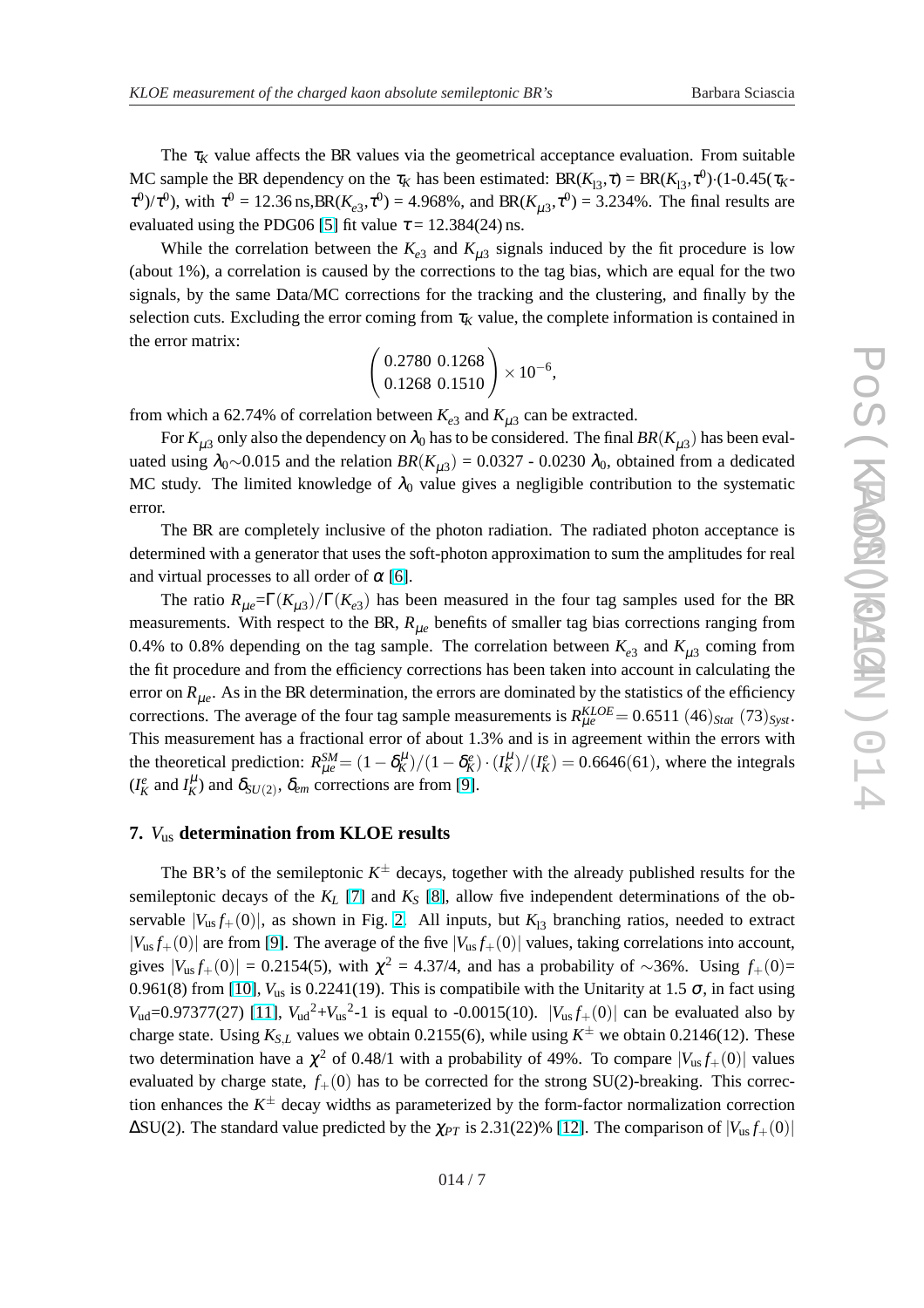<span id="page-7-0"></span>

**Figure 2:**  $|V_{\text{us}} f_+(0)|$  measurements.

results by charge state without the application of the ∆SU(2) factor, allows an empirical evaluation of the strong  $SU(2)$ -breaking, which results to be 1.88(58)%, in agreement within the errors with the <sup>χ</sup>*PT* prediction.

Lepton universality can be tested comparing the  $R_{\mu e}$  value from the  $K_{13}$  measurements,  $R_{\mu e}^{Obs}$ , and the one from the SM expectations,  $R_{\mu e}^{SM}$ , defined in the previuos section. Defining  $r_{\mu e}$  =  $R_{\mu e}^{Obs}$ /*R*<sub> $\mu e$ </sub><sup>*n*</sup>, and using the BR KLOE results we obtain for neutral kaon  $r_{\mu e}(K_{L,S}) = 1.013(9)$ , and for charged kaon  $r_{\mu e}(K^{\pm}) = 0.988(11)$ . Both results are compatibile with 1 within the errors, and average to  $r_{\mu e}$ =1.003(7), with a  $\chi^2$  of 3.60/1 and a probability of 5.8%.

### **References**

- [1] M. Adinolfi *et al.*, [KLOE Collaboration], *The tracking detector of the KLOE experiment*, *Nucl. Instrum. Meth* **A 488** 2002 51
- [2] M. Adinolfi *et al.*, [KLOE Collaboration], *The KLOE electomagnetic calorimeter*, *Nucl. Instrum. Meth* **A 482** 2002 364
- [3] M. Adinolfi *et al.*, [KLOE Collaboration], *The trigger system of the KLOE experiment*, *Nucl. Instrum. Meth* **A 492** 2002 134
- [4] B. Sciascia, for the KLOE Collab., in *Proc. EPS Int.Europhysics Conf. on High-Energy Physics (HEP-EPS '05)* (Lisbon 2005), hep-ex 0510028
- [5] W.-M. Yao *et al.*, *Journal of Physics*, **G33**, 1 (2006)
- [6] C. Gatti, *Eur.Phys.J.C*, 45417,2006
- [7] KLOE Collab., F. Ambrosino *et al.*, *Phys. Lett.* **B 632** 2006 43